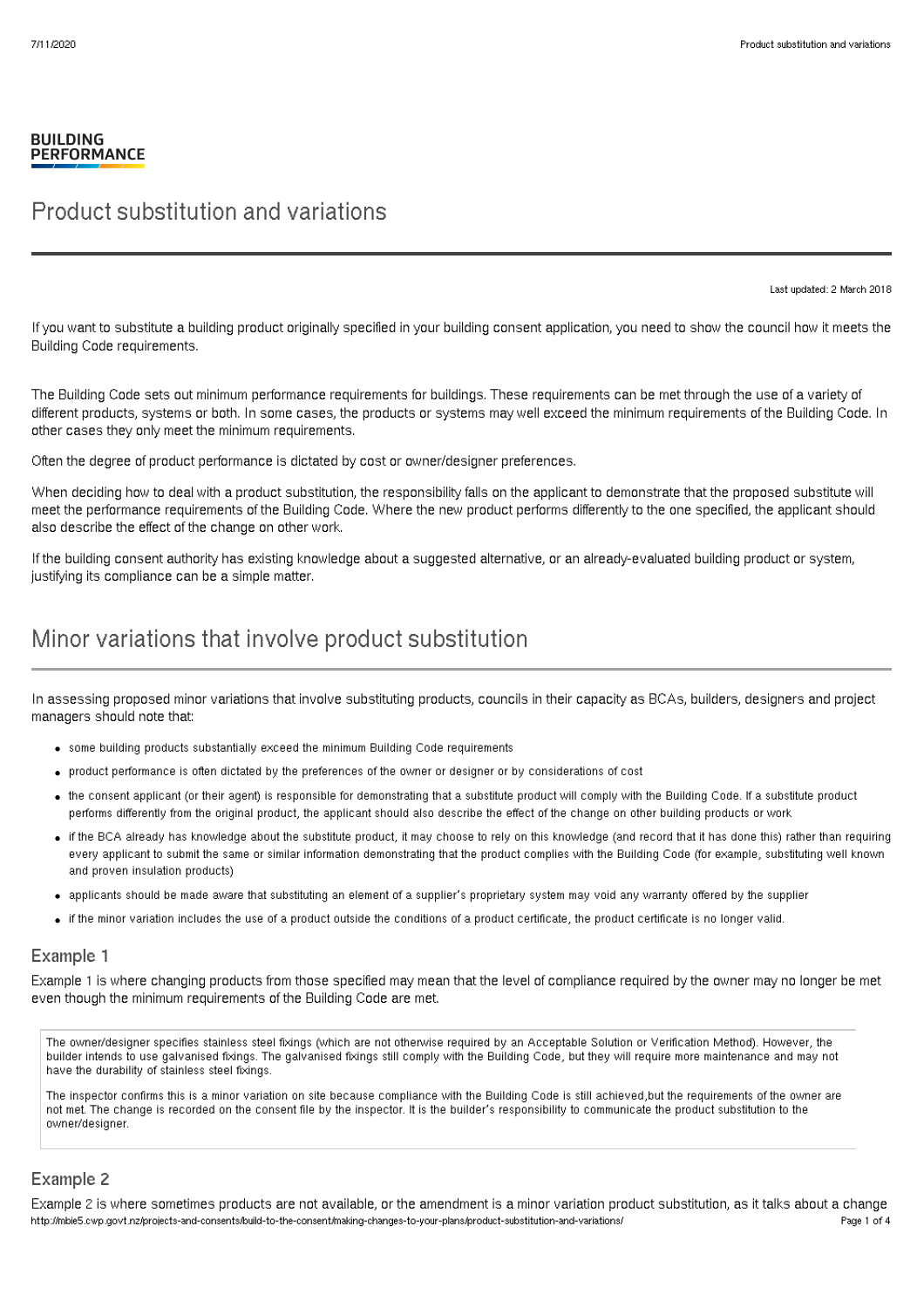to a product or method that still complies with the Building Code, but provides a different level of performance against the Building Code from that described in the consented plans.

R2.4 insulation is specified for use in the walls. The owner wants to use R1.8 instead.Both types may meet the performance requirements of the Building Code, but R1.8 insulation provides a lower level of performance against the Building Code requirements.

The building consent authority will have a good understanding of the impact of the proposed change on the performance requirements of the Building Code, and will advise the applicant of what needs to occur.

The building consent authority should still be asked to approve the minor amendment before it takes place.The applicant could be asked to provide evidence to show the amendment will comply with the Building Code.

If the building consent authority decides to approve the amendment, it will have a process in place to do so, including noting the change on the consent records.

Some building consent authorities may ask the builder and/or designer to detail and sign changes on the consented plans.The paper record is important. It ensures the inspectors know exactly what work has been approved, so they can take this into account when undertaking inspections and deciding whether to issue the code compliance certificate once the work has finished.

If the situation was reversed and the owner wanted to go from R2.4 insulation to R3.6 batts then the building consent authority should simply record that a greater level of compliance has been achieved on an inspection note/consent file.

What is important in these examples is that the performance requirements of the Building Code continue to be met and that building consent authorities are consulted first and they have an accurate record of what is built.

## Product substitutions where the variation is major

In some cases, products appear to be very similar, yet do not achieve the levels of performance required by the Building Code. This means the impact on compliance with the Building Code needs to be carefully assessed. In deciding whether to approve a product substitution, the building consent authority will need to consider whether:

- the product achieves an equivalent level of durability, strength etc
- the product has been tested
- the technical literature is from a reliable source
- there are any special conditions for use
- the product has an impact on other building elements.

It is the applicant's responsibility to justify the proposed substitution in these terms. The building consent authority's role is to consider this and decide if it is satisfied that the alternative complies with the Building Code.

The building consent authority will inform the applicant how the proposed amendment is best considered and, if approved, how it is recorded. It is likely this type of substitution will require a formal amendment to the building consent, using Form 2 of the Building (Forms) Regulations 2004, supplied by the building consent authority.

### Example

The inspector visits an existing dwelling to inspect the roof installation on an addition. During the inspection, the inspector identifies that although the specifications and drawings show a trough section roof on a 3-degree pitched roof, the existing roof is corrugated profile. The roofer is planning on installing a corrugated profile to match the existing roof. The roofer asks the inspector to give approval on site. The inspector explains that the material is outside the scope of the approved solutions and verification methods and manufacturer's specifications. Because the proposal is considered a little bit tricky in this specific building situation, and the change is a relatively significant, the variation is considered major and the applicant is required to submit a formal building consent amendment for consideration of the alternative solution.

Note: Owners should be aware that where they intend to change a component that forms part of an entire supplier's system, they may void any warranty offered.

## Additional information for product substitutions

Additional detail on product substitutions below, from Appendix 2 of the Guide to amendments.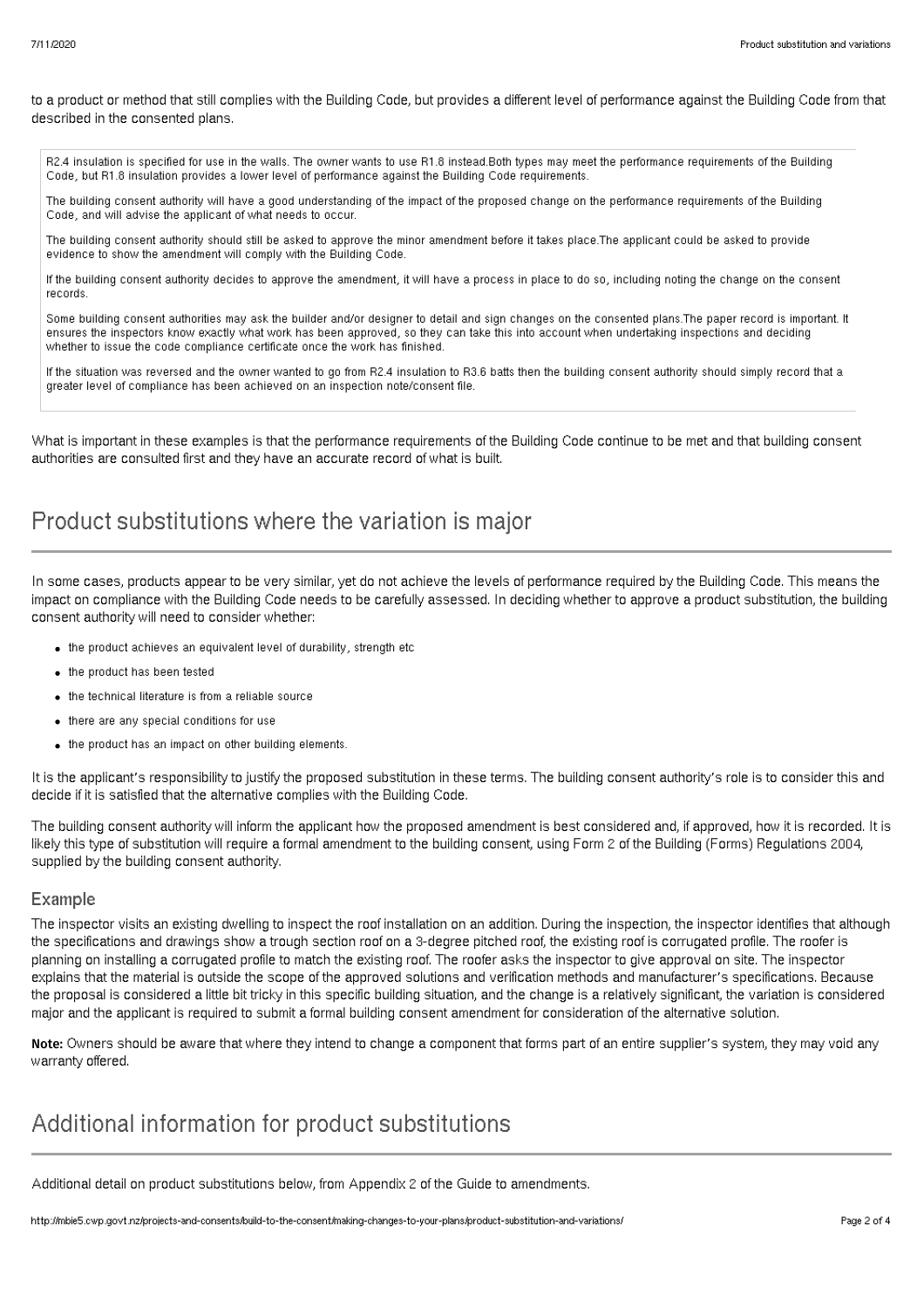# Appliances, furnishings and fittings

Documents submitted with a building consent application may include instructions to the builder or practitioners about customer preferences for certain appliances, furnishings and fittings. These features do not always relate to the Building Code, but it can be difficult to determine.

### Appliances

Plans may detail the location of certain appliances, such as a dishwasher or electric heater. In most cases these do not relate to compliance with the Building Code, but there are some exceptions. The appliance could be a solid fuel burner, in which case Clause C1 (Outbreak of Fire) is relevant. Or it could be a sanitary appliance, to which Clause G12 (Water Supplies) applies.

### Furnishings

The building consent documentation may include details about certain furnishings, such as curtains, floor coverings, wallpaper and paint.

Most furnishings do not relate to the Building Code, but there are some exceptions. Food preparation areas have special hygiene requirements.

Furnishings can also affect fire loads and have an effect on the building's fire design.

### Fittings

Building plans often show fittings (built-in features such as internal doors, wardrobes, laundry cupboards and other storage spaces, for example).

Fittings can be very important. At the very least the structure of the building has to be able to withstand imposed loads, so they should not be added or repositioned without careful consideration.

Certain fittings are also necessary to achieve compliance with the Building Code. For example, areas containing a sanitary fixture (such as a toilet) must be fitted with an internal door to provide privacy and certain clearance requirements.

Kitchens must have certain kinds of workbenches and cupboards to meet the requirements in the Building Code around food preparation, hygiene and prevention of contamination. In some situations, fittings are required to provide for people with disabilities to be able to use them.

### Varying approved building work in relation to appliances, furnishings and fittings

A building consent is granted on the basis of the information in the application that relates to the Building Code. Other information does not form part of the approval process for the building consent. However, this does not mean people can change appliances, furnishings and fittings midway through a project without careful consideration as these may relate to Building Code compliance, and therefore should be approved by the building consent authority before they are changed.

## Factory-manufactured elements and services plans

### Factory-manufactured elements (for example, roof trusses)

Before the Building Act 2004, building consent authorities were often prepared to issue a building consent based on outline information for proposed factory-manufactured building elements. Now there is more emphasis on including complete 'for construction' documentation in the application for building consent.

Before lodging a building consent application, applicants should obtain a buildable design from a fabricator. This design needs to be attached to the building consent application and submitted to the building consent authority for approval.

During construction, the fabricator is likely to visit the site to check all relevant measurements in order to manufacture the trusses or flooring system.

The fabricator will produce 'shop drawings', which are highly detailed drawings for the person who makes the trusses or flooring system.

They will also produce a series of on-site instructions, and a layout plan for the person who erects the building elements.

Once the installation has been inspected and completed, the as-built information should be supplied to the builder, designer, building owner and building consent authority for their records.

The building consent authority may place a note to this effect on the building consent records.

Off-site construction [\(https://www.building.govt.nz/projects-and-consents/apply-for-building-consent/support-your-consent-application/off-site](http://mbie5.cwp.govt.nz/projects-and-consents/apply-for-building-consent/support-your-consent-application/off-site-construction/)construction/) has more information about components constructed off-site. http://mbie5.cwp.govt.nz/projects-and-consents/build-to-the-consent/making-changes-to-your-plans/product-substitution-and-variations/ Page 3 of 4